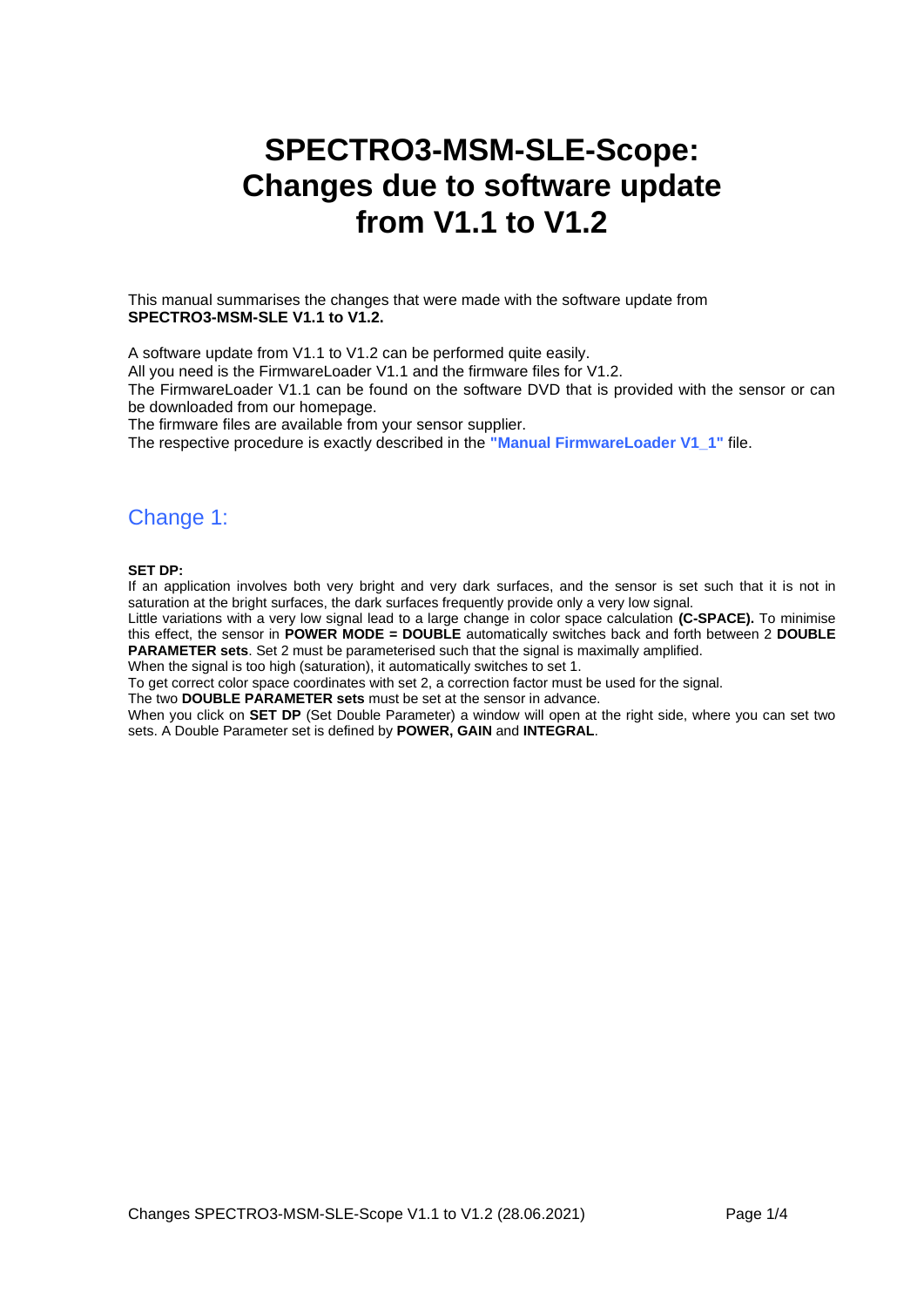| DOUBLE PARAMETER (DP)<br><b>XYZ VALUES</b><br><b>C SPACE</b><br>OFF<br>$L^*$ a* $b^*$<br><b>CALIB</b><br><b>POW</b><br>INT <sub>1</sub><br>Y<br>Z<br><b>GAIN</b><br>$\mathbf{x}$<br><b>RAWY</b><br>$\mathbf{1}$<br>6<br><b>BRIGHT DP1</b><br>2998<br>2815<br>581<br>885<br>$\overline{2}$<br>8<br>781<br>3<br>47<br>DARK DP1<br>160<br>155<br><b>SET DP</b><br><b>DOUBLE</b><br>POWER MODE<br>2502<br>2385<br>DARK DP2<br>780<br><b>CORRECTION VALUES</b><br><b>RAWZ</b><br>781<br>POWER (pm)<br>X.<br>Y<br>z<br><b>DOUBLE PARAMETER SET</b><br>ومتميز آنتميز بتنبو بتنبو بتنبو بتنبو<br>n<br>200<br>400<br>600<br>800<br>$\Omega$<br>1000<br>15.38<br>16.59<br>15.63<br>AMP8<br><b>INTEGRAL 1</b><br><b>GAIN</b><br>$\overline{3}$<br>$\overline{2}$<br>? DOUBLE PARAMETER<br>Push START ASSISTANT to adjust automatically proper DOUBLE PARAMETERS.<br>AC<br><b>AVERAGE</b><br><b>LED MODE</b> | <b>RAW X</b><br>2502 |
|--------------------------------------------------------------------------------------------------------------------------------------------------------------------------------------------------------------------------------------------------------------------------------------------------------------------------------------------------------------------------------------------------------------------------------------------------------------------------------------------------------------------------------------------------------------------------------------------------------------------------------------------------------------------------------------------------------------------------------------------------------------------------------------------------------------------------------------------------------------------------------------------------|----------------------|
|                                                                                                                                                                                                                                                                                                                                                                                                                                                                                                                                                                                                                                                                                                                                                                                                                                                                                                  |                      |
|                                                                                                                                                                                                                                                                                                                                                                                                                                                                                                                                                                                                                                                                                                                                                                                                                                                                                                  |                      |
|                                                                                                                                                                                                                                                                                                                                                                                                                                                                                                                                                                                                                                                                                                                                                                                                                                                                                                  |                      |
|                                                                                                                                                                                                                                                                                                                                                                                                                                                                                                                                                                                                                                                                                                                                                                                                                                                                                                  | 2385                 |
|                                                                                                                                                                                                                                                                                                                                                                                                                                                                                                                                                                                                                                                                                                                                                                                                                                                                                                  |                      |
|                                                                                                                                                                                                                                                                                                                                                                                                                                                                                                                                                                                                                                                                                                                                                                                                                                                                                                  | 780                  |
|                                                                                                                                                                                                                                                                                                                                                                                                                                                                                                                                                                                                                                                                                                                                                                                                                                                                                                  |                      |
|                                                                                                                                                                                                                                                                                                                                                                                                                                                                                                                                                                                                                                                                                                                                                                                                                                                                                                  |                      |
|                                                                                                                                                                                                                                                                                                                                                                                                                                                                                                                                                                                                                                                                                                                                                                                                                                                                                                  |                      |
| Follow these steps for manual setup:                                                                                                                                                                                                                                                                                                                                                                                                                                                                                                                                                                                                                                                                                                                                                                                                                                                             |                      |
| Place the sensor to the brightest target.<br>POWER MODE must be SINGLE.<br><b>DIGITAL OUTMODE</b><br><b>DIRECT HI</b><br>▼                                                                                                                                                                                                                                                                                                                                                                                                                                                                                                                                                                                                                                                                                                                                                                       |                      |
| Push GO and adjust a proper POWER, GAIN and INTEGRAL value so that the highest value of X Y Z is<br>approximately 3000.                                                                                                                                                                                                                                                                                                                                                                                                                                                                                                                                                                                                                                                                                                                                                                          |                      |
| Push ASSIGN 1 to assign the DOUBLE PARAMETER and XYZ values of the bright target to the tables.                                                                                                                                                                                                                                                                                                                                                                                                                                                                                                                                                                                                                                                                                                                                                                                                  |                      |
| Now place a darker (not the darkest) target to the sensor.                                                                                                                                                                                                                                                                                                                                                                                                                                                                                                                                                                                                                                                                                                                                                                                                                                       |                      |
| Push ASSIGN 2 to assign the X Y Z values of the darker target to the table.                                                                                                                                                                                                                                                                                                                                                                                                                                                                                                                                                                                                                                                                                                                                                                                                                      |                      |
| After that adjust a proper POWER, GAIN and INTEGRAL value so that the highest value of X Y Z is<br>approximately 3000.                                                                                                                                                                                                                                                                                                                                                                                                                                                                                                                                                                                                                                                                                                                                                                           |                      |
| Push ASSIGN 3 to assign the DOUBLE PARAMETER and XYZ values of the darker target to the tables.                                                                                                                                                                                                                                                                                                                                                                                                                                                                                                                                                                                                                                                                                                                                                                                                  |                      |
| Now select POWER MODE=DOUBLE and push SEND to send the parameters and correction values to the<br>sensor.                                                                                                                                                                                                                                                                                                                                                                                                                                                                                                                                                                                                                                                                                                                                                                                        |                      |
| $F$ RAM<br><b>SEND</b><br>GO<br>E FF.<br><b>GET</b><br><b>STOP</b><br>$\Gamma$ FILE                                                                                                                                                                                                                                                                                                                                                                                                                                                                                                                                                                                                                                                                                                                                                                                                              |                      |

#### **Automatic setting of the DOUBLE parameter sets:**

Pressing **START ASSISTANT** starts menu navigation for the automatic setting of the double parameter sets. Simply follow the instructions.

### **Manual setting of the DOUBLE parameter sets:**

## Set **CALIB=OFF** and **POWER MODE=SINGLE** on.

Place the brightest surface in front of the sensor and select a fitting **POWER, GAIN** and **INTEGRAL** value in such a way that the brightest channel is at c. 3000 digits.

Now press **ASSIGN 1** to accept the double parameter in the **DP** table in line 1.

The X Y Z values are also entered in the **XYZ VALUES** table.

Now place the dark surface in front of the sensor.

The dark surface should be constituted so that the weakest channel has a signal greater than 100 digits.

After pressing **ASSIGN 2,** the X Y Z values are accepted in line DARK DP1 of the **XYZ VALUES** table.

Now **POWER, GAIN** and **INTEGRAL** must be set in such a fashion that the strongest value lies at c. 3000.

Press **ASSIGN 3** to accept the Double Parameter in the **DP** table in line 2 and to accept the X Y Z values in the **XYZ VALUES** table.

The correction value is calculated automatically and entered in the **CORRECTION VALUES** table.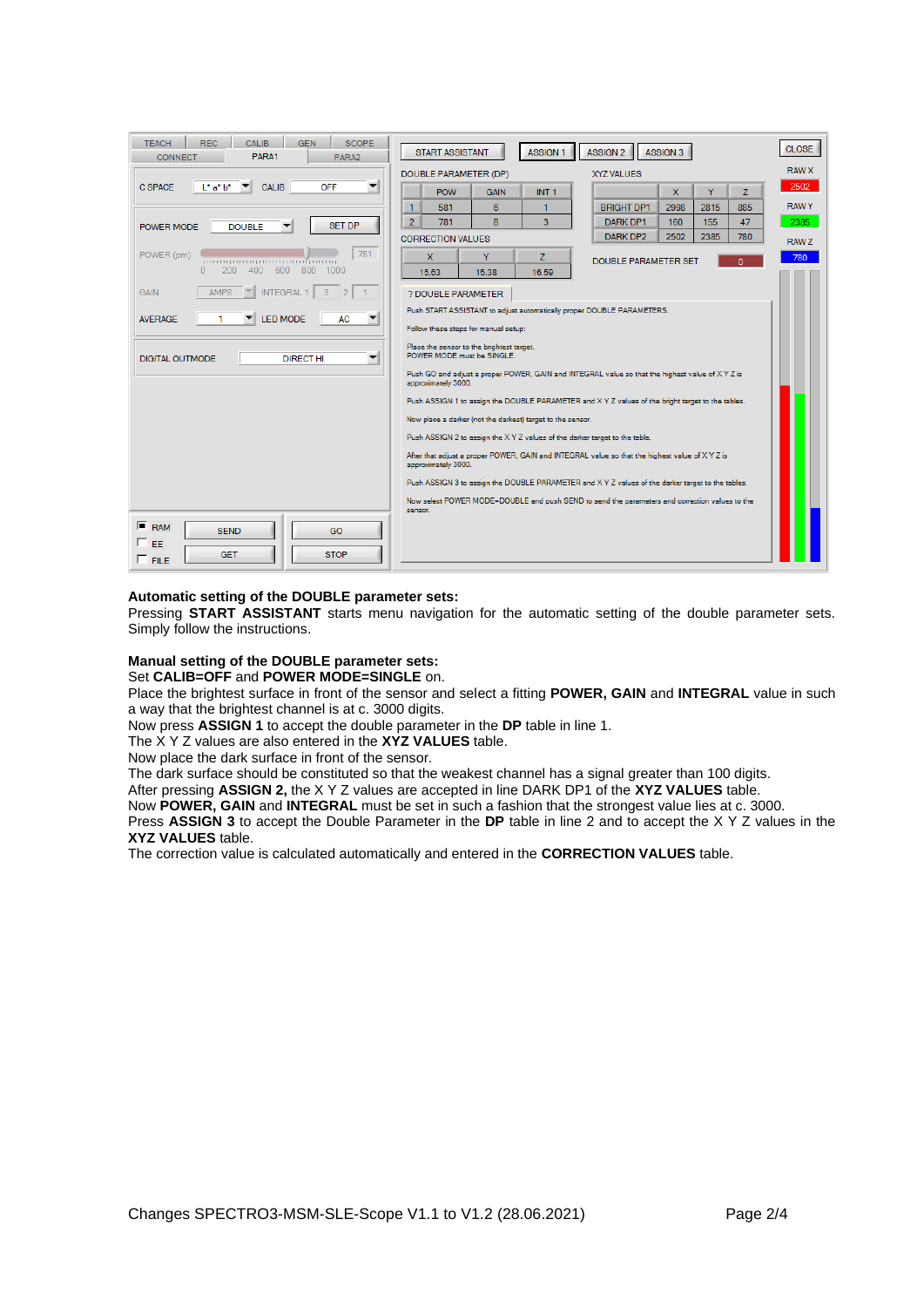#### **INFO!**

The double parameter sets are first activated after pressing **SEND**!

The tables are for display purposes only. They cannot be edited.

The **DOUBLE PARAMETER SET** and **DP SET** displays show which DOUBLE PARAMETER set the sensor currently uses.

When the display shows 0, the sensor in **POWER MODE = SINGLE** operates with the settings in the **PARA1** tab.



 $3072 -$ 2560 2048 1536 1024  $512 \mathbf{0}$  $\mathbf{0}$ 100  $\blacksquare$  DP RAW DATA

To understand with which **X, Y** and **Z** values the sensor works in parameter set 2, you can display this raw data in the display **XYZ** using the **DP RAW DATA** check box.

As mentioned above, the color space coordinates are calculated using the raw data **X, Y** and **Z** received with parameter set 2.

At the end of the calculation, they are divided using the correction factor.

This method avoids rounding errors in the calculation and thus maintains accuracy.